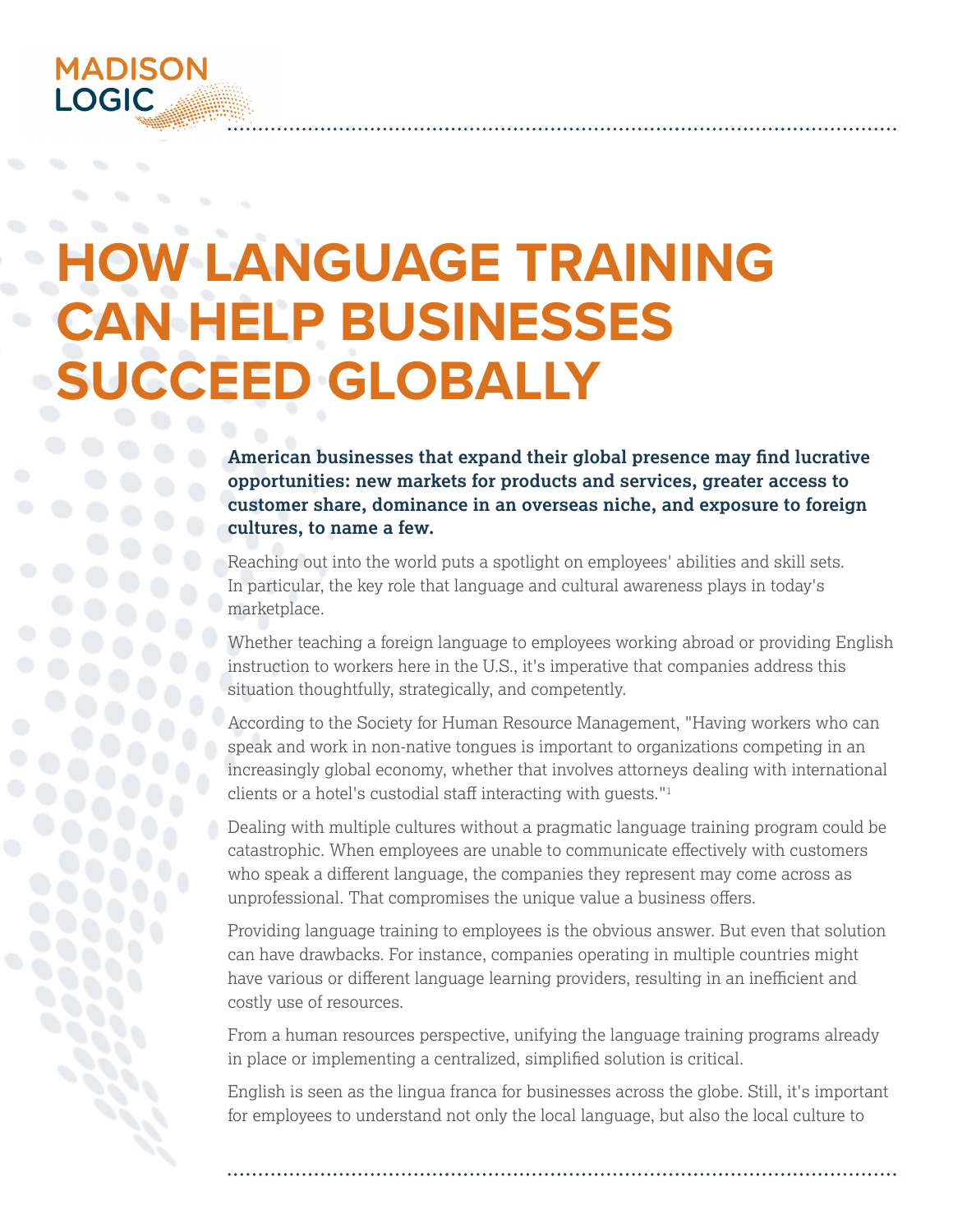

build trust with overseas partners and customers. Companies need to consider their overarching plans for growth with sensitivity to cultural norms and then deploy the necessary resources to adequately prepare their workforce.

In assessing the need for language training for companies with an eye toward global expansion, Workforce magazine says: "Investing in language training benefits employees as they transition into expat assignments and helps to create a more global corporate culture, which is key for multinational organizations looking to gain an edge in new markets."2

This paper looks at these issues and proposes cost-effective solutions that any company could put into practice to strengthen global expansion efforts.

# *A report from PwC on millennial workers found that "personal learning and development…remains their first-choice benefit from employers."* <sup>5</sup>

#### **SETBACKS TO COMPANIES WITH POORLY TRAINED EMPLOYEES**

Companies are judged in large part by the caliber of their employees. Welltrained workers reflect favorably on a business, make good first impressions

on customers, and reinforce existing relationships positively.

This is especially important for companies enlarging their global presence. An article published by the Society for Human Resource Management says, "Several experts agreed that many countries will give English speakers a pass if there is an earnest attempt at speaking and learning the foreign language."3

On the other hand, poorly trained employees can damage a company in obvious and sometimes subtle ways. A loss of business or ruined relationships with customers, suppliers, and even fellow employees is just the tip of the iceberg, potentially leading to:

- **Sabotaged opportunities.** Without a proficiency in the local language or sensitivity to the culture, workers may unwittingly undermine their company's plans to expand to overseas markets.
- **Decline in employee productivity.** Even a single unprepared employee can wreak significant damage on a company. According to Kinesis, a marketing firm: "Studies show that just one bad apple in an otherwise high-performing group can bring down productivity by as much as 30 to 40 percent."4
- **Difficulty recruiting workers, especially millennials.** Few workers will stick with a company if their needs are not met, particularly millennials. A report from PwC on millennial workers found that "personal learning and development…remains their first-choice benefit from employers."<sup>5</sup>
- **Higher turnover rate.** Companies that don't invest in employee training typically see a higher churn rate among workers. According to a report from IBM, "Employees who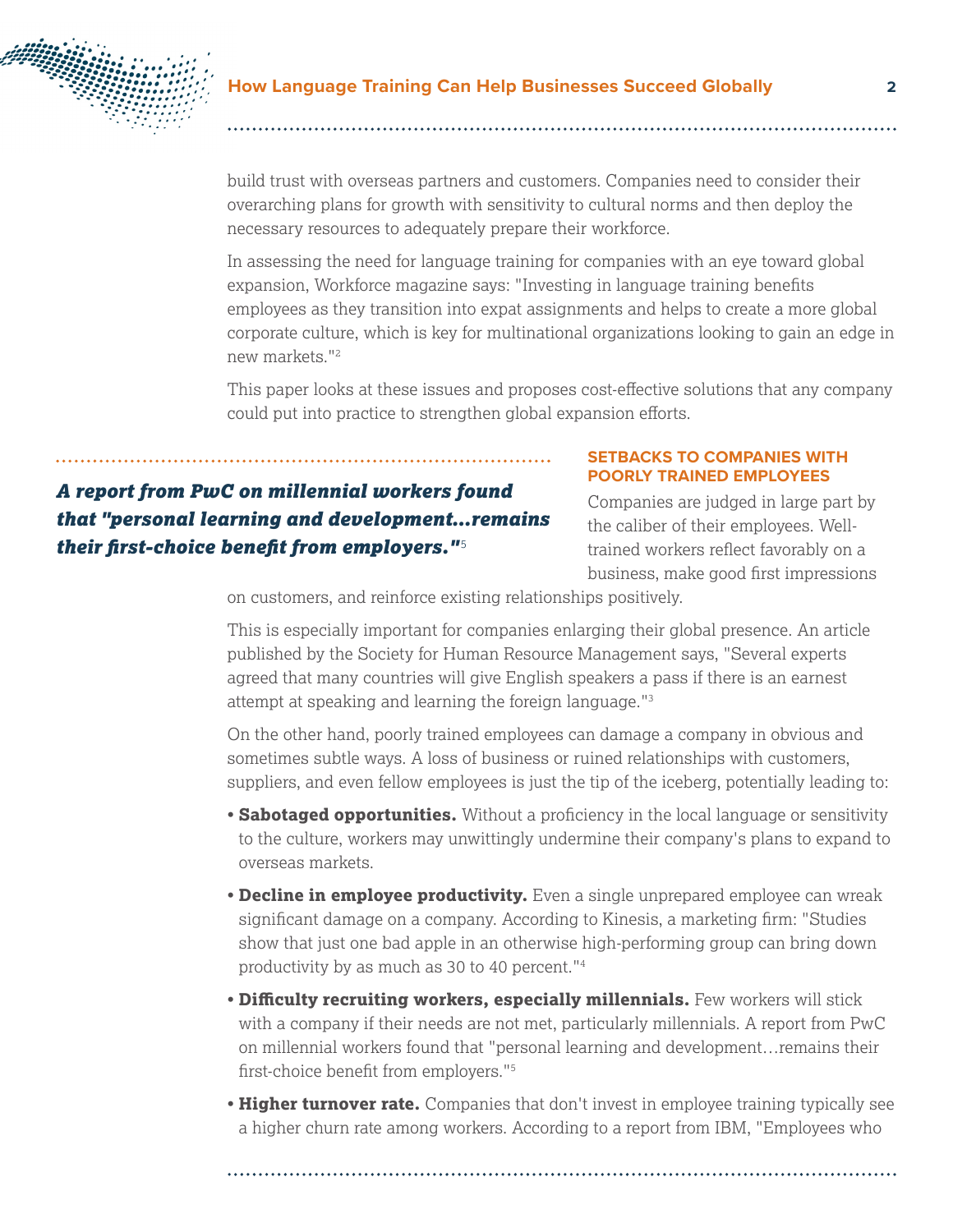

do not feel they can achieve their career goals at their current organization are 12 times more likely to consider leaving than employees who do feel they can achieve their career goals."6

- **Unprofessional image.** The larger business community, as well as customers, prospects, and suppliers, are disposed to looking unfavorably at companies where the workforce performs poorly or incompetently.
- **Damaged reputation.** Employees who do not possess adequate language skills or are unaware of the protocols of a local culture will lose their customers' trust. They also are quite likely to find negative reviews written about their performance on social media channels.
- **Decline in team morale.** Poorly trained workers can drag down even the smoothest running workforce operation, causing significant damage. A report from Gallup found that disengaged employees "cost the U.S. \$450 billion to \$550 billion per year."7

Some have argued that skilled interpreters could adequately and readily assist a company's global expansion efforts, thus eliminating the need for employee language training. However, hiring a team of interpreters could be costly, and they likely wouldn't possess a deep understanding of the business as found in the permanent workforce.

Companies risk their reputation, profits, and future growth by maintaining workers who lack the necessary language skills to meet the demands of today's global marketplace. On the surface, insisting that employees come to the workplace with language proficiency would seem to be the logical answer.

The reality, however, is more complicated. Let's take a closer look.

#### **BARRIERS TO OFFSITE LANGUAGE TRAINING**

The obvious solution is for employees to hone their language skills so they can do their job confidently and represent the company with professionalism, authority, and awareness—particularly when the business is reaching into foreign markets.

Less obvious is how employees should acquire these skills. Some would argue that it's up to the employees themselves to develop their skills. After all, shouldn't they come to work prepared? Aren't they paid to perform their jobs competently?

While this point of view has merit, it doesn't tell the whole story. Certainly, many workers have the interest, drive, and desire to improve their language skills. However, the road to that goal is littered with obstacles and hurdles that make language training on their own nearly impossible. These barriers include:

• **Lack of time.** According to a survey of HR leaders, "The most frequently cited barrier to success with language learning was employee workload….Employees were simply too busy to complete training, even when the need was clear."8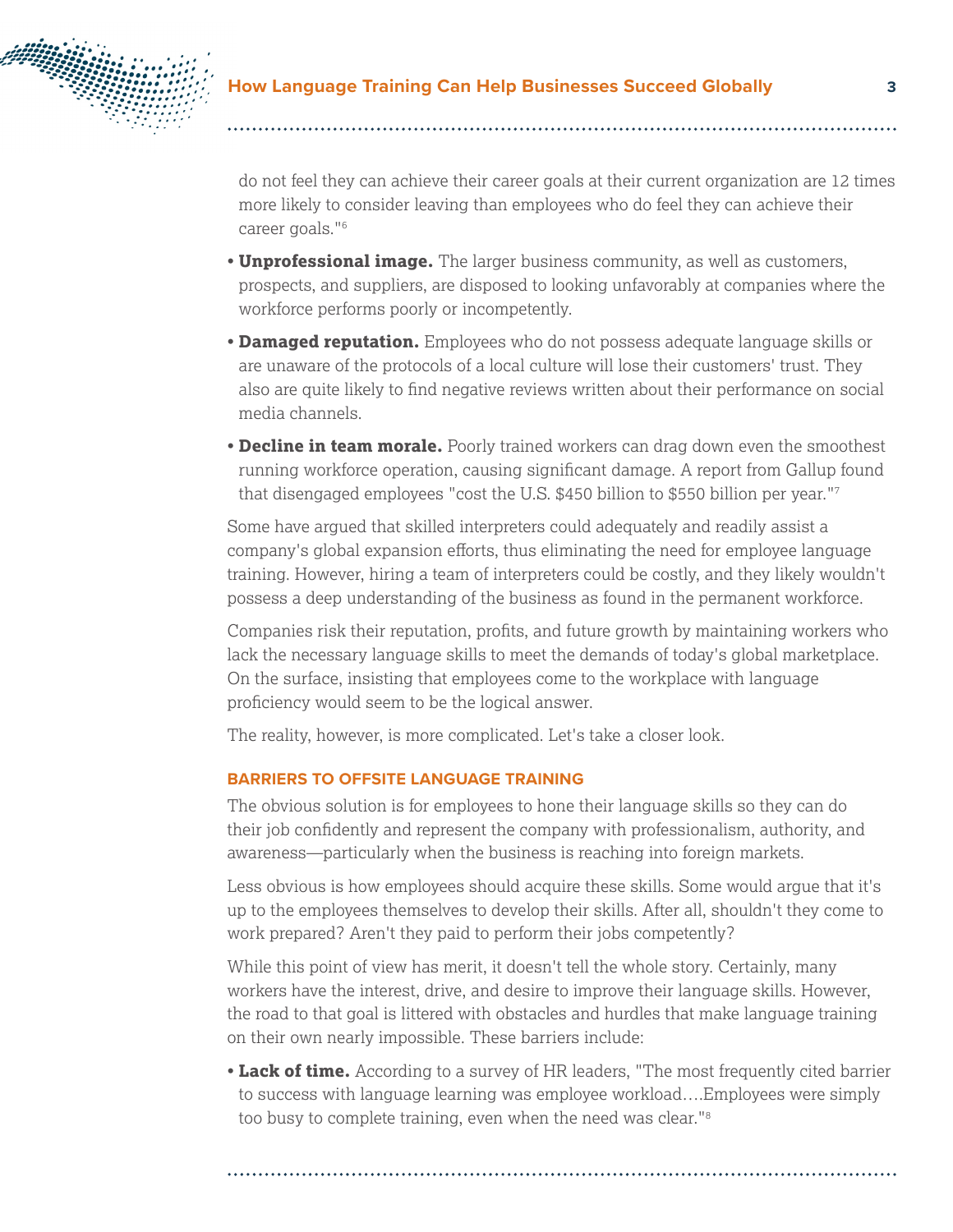

- **Class schedule conflicts.** A report from the Brookings Institution found that language classes, such as adult education, were scheduled at inconvenient times that did not mesh with workers' availability.9
- **Personal obligations.** Workers must also shoulder family commitments and other outside responsibilities, which further eat up any outside "free" time for selfimprovement.
- **Inconsistent instruction quality.** Many adult education courses, through no fault of their own, must contend with outdated class materials, overworked teachers, and underfunded resources. A report from EdSurge discovered that adult education courses were unable to promise a consistently satisfactory classroom learning experience.10

In addition to these chronic problems, practical outside language training options are limited. Adult education courses are popular, so it's not surprising that classroom space typically fills up quickly. These programs are impractical to handle the surging demand.

Further, outside classes do not always offer the type of cultural awareness training that global companies require.

As many are discovering, company-sponsored language training is often the best, smartest, and most efficient answer. Read on to learn why.

# **BENEFITS OF COMPANY-SPONSORED LANGUAGE TRAINING**

At first glance, some might object to company-sponsored language training as another needless business expense that should be rightfully borne by employees.

However, as research shows, companies that take the lead in providing language training for their workers come out ahead—way ahead—in nearly all areas of business. Consider the benefits that company-sponsored language training provides:

- **Builds a millennial workforce.** Businesses that offer language training and the chance to work in foreign cultures will attract talented millennials. A report from PwC found that 71 percent of millennials will look for international assignments during their careers.11
- **Strengthens employee loyalty and retention.** According to a report from IBM, "Training and an investment in developing a skills building culture dramatically impacts employee retention….62 percent of new hires intend to stay when training is provided."12
- **Reduces bias.** Companies that develop cultural and world language knowledge and understanding among their employees fuel organizational diversity and inclusion efforts, resulting in a more cohesive, adaptable workforce.
- **Deepens work engagement.** Employees who are adequately trained perform at a higher level, enriching the company overall. A 2013 Gallup study found "that

*Companies that take the lead in providing language training for their workers come out ahead way ahead in nearly all areas of business.*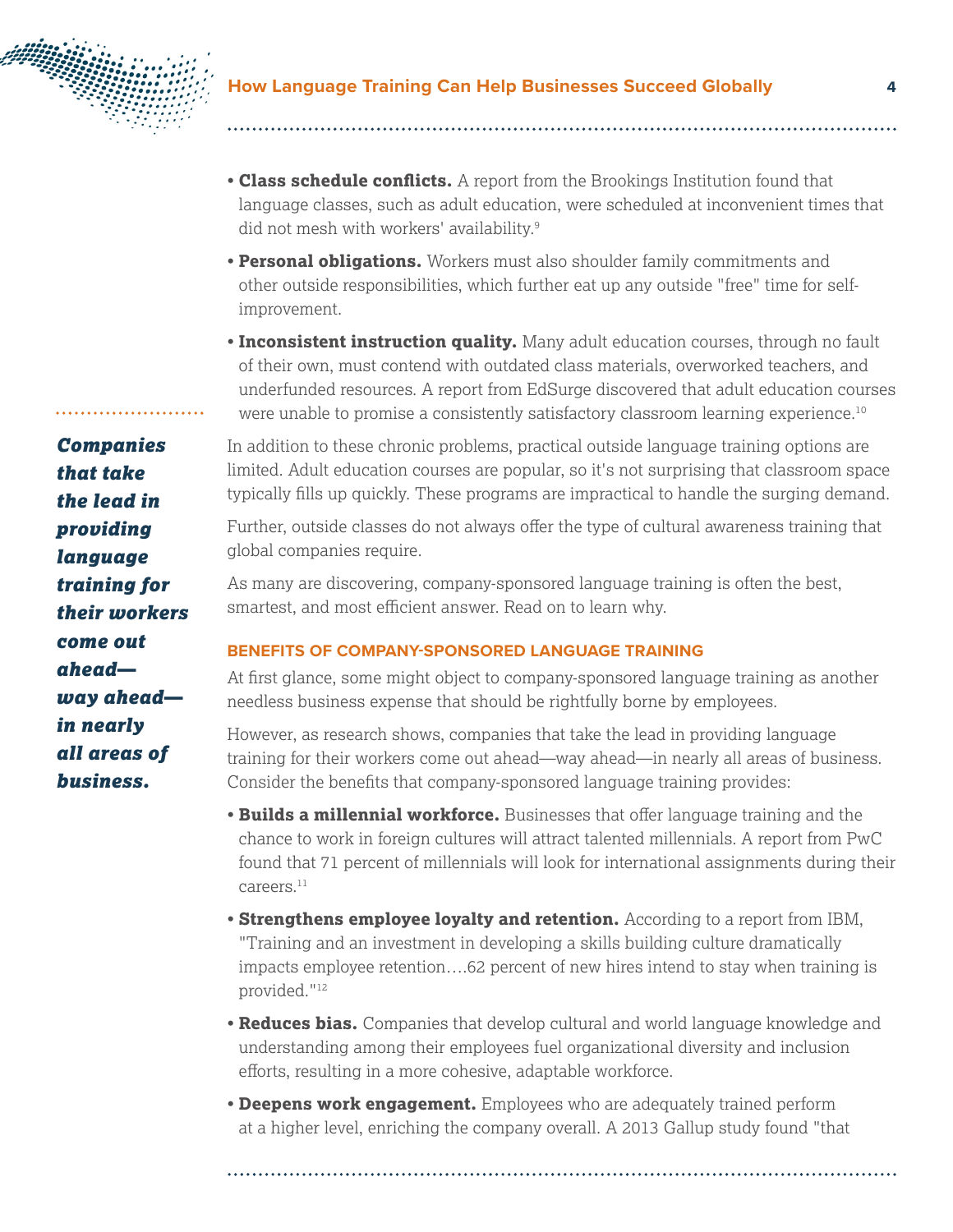

companies with engaged workforces have higher earnings per share" and a 21 percent jump in productivity over disengaged workforces.<sup>13</sup>

- **Enlarges pool of workers.** Companies that invest in employee training will attract a higher quality of employee applicants for open positions. Indeed, "35 percent of millennials say that excellent training and development programs make an organization an attractive employer."14
- **Fortifies relationships.** Employees who feel engaged with their work, invested in the company culture, and have the language skills to express themselves confidently will forge stronger relationships, both internally and externally.
- **Builds trust.** Speaking the local language and possessing a deeper cultural awareness builds trust wherever a company does business around the world.

Added up, language training is perhaps the most essential and strategic tool for any company establishing or expanding their global presence. So, how should a company come to an informed decision about the type of training to pursue? Read on.

## **COME OUT AHEAD WITH ROSETTA STONE**® **LANGUAGE PROGRAMS**

Having a workforce with high language proficiency gives any company a competitive edge, especially as it expands its presence in the global marketplace.

Trained employees will collaborate easier, feel integrated in the business culture, exhibit greater company loyalty, boost productivity levels, and more.

Selecting a company-sponsored language training program that can work with an organization to achieve these goals is vital. To that end, the benefits of online training from Rosetta Stone are worth considering.

Depending on its location around the world, a company might have different language learning providers. Hence, a training program from Rosetta Stone that centralizes and simplifies the process into a single solution is a critical advantage. Take a look at these benefits:

- **Scalability.** Rosetta Stone can scale a program to meet any company's unique demands and requirements.
- **Flexible solutions.** A customizable language training program addresses the circumstances for businesses, ensuring the best use of company resources.
- **Anytime/anywhere training.** Enabling workers to train and study at practically any time and in any location ensures a stronger commitment to learning, deeper engagement, and faster progress.
- **Unlimited accessibility.** Workers can access their training on desktop workstations, laptops, tablets, and smartphones so they are only a finger swipe or key-stroke away from enhancing their language skills.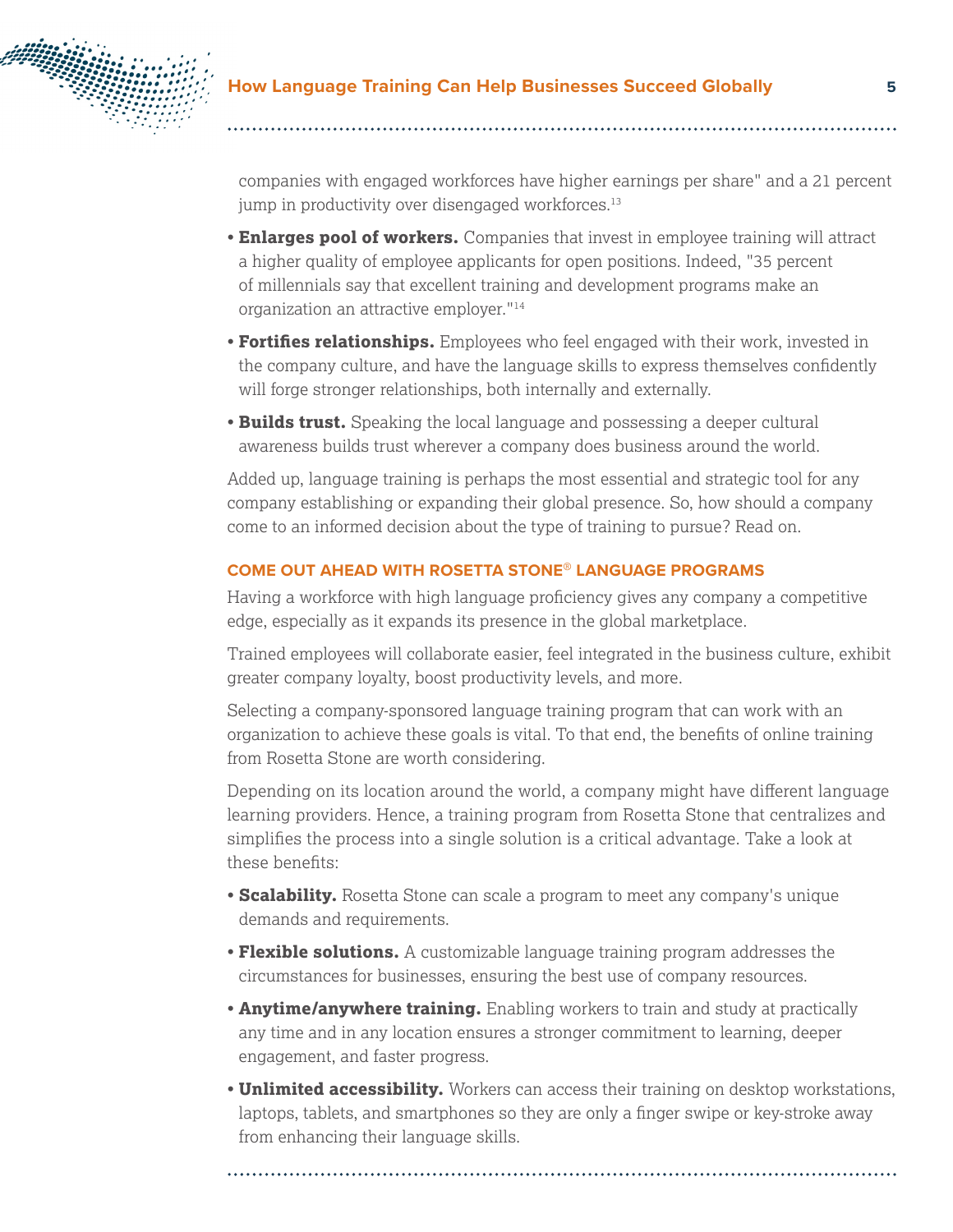

- **Customized learning.** Tailored language programs can take the shape of eLearning, virtual tutors, or instructor-led training—whatever works best for a particular business.
- **Immersion.** Employees begin learning and speaking immediately in their new language, preparing them to adapt in real conversations.
- **Speech recognition.** Instant pronunciation assistance is always on, helping learners to build speaking confidence at their own pace.
- **Tutoring.** Employees practice speaking during live, online conversations with nativespeaking tutors in a comfortable environment where they won't feel judged.

Leveraging the advantages of a Rosetta Stone<sup>®</sup> language training program can result in long-lasting success. Let's see how one company came out ahead.

#### **ADDING VALUE TO THE BUSINESS AND EMPLOYEES**

Operating in 41 countries around the world, TripAdvisor is a dominant player in the travel industry. Not surprisingly, the company needed a workforce that was proficient in many languages to serve its many customers around the world.

# *"After just two months of study with Rosetta Stone, learners saw a noticeable increase in their language proficiency, providing both business and personal value."*

**—KRYSTA ORZEL** A GLOBAL LEARNING SPECIALIST AT TRIPADVISOR Like many other businesses, TripAdvisor found it daunting to arrange language instruction that would fit the hectic schedules of its far-flung employees. The company also needed a curriculum that was consistent and offered a superior learning experience.

Rosetta Stone set up a program for TripAdvisor that emphasized anytime/anywhere instruction, centralized language training across the globe, and easy access to lessons on any digital device to accelerate employees' progress.

After implementing the program, TripAdvisor reported:

- Increased intercompany and client communication, as well as fulfilled job requirements
- Improved language proficiency for 92 percent of learners in just 60 days
- Speedy language acquisition satisfied over 95 percent of learners
- Significant cost savings over classroom offerings with a higher participation rate

According to Krysta Orzel, a global learning specialist at TripAdvisor, "After just two months of study with Rosetta Stone, learners saw a noticeable increase in their language proficiency, providing both business and personal value."

Or, in the words of a Singapore-based TripAdvisor employee: "LOVE IT! Rosetta Stone allows me to pick up a new language on my own and at my own learning pace after work hours. I like how easy it is to follow the course."15